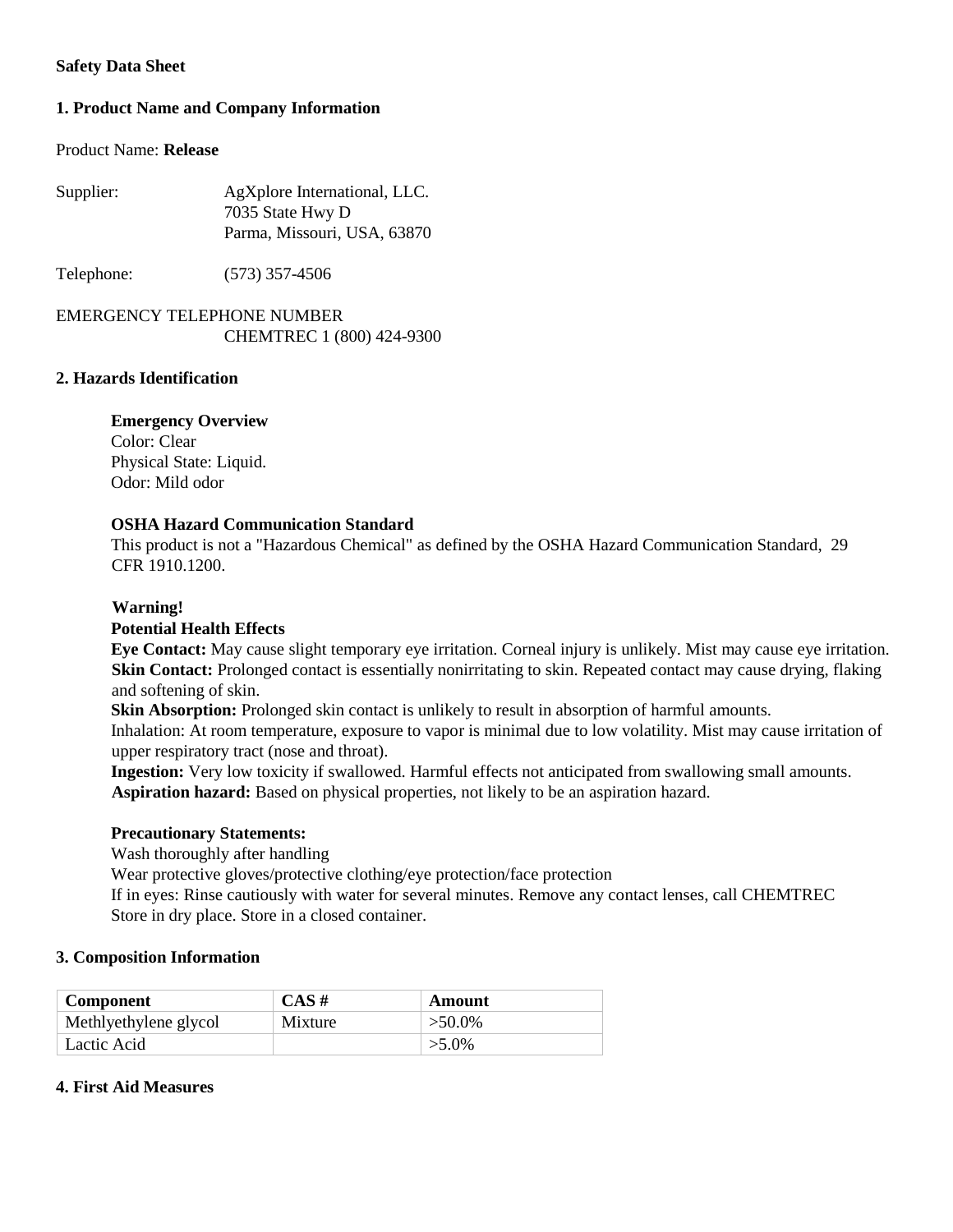### **Description of first aid measures**

**General advice:** If potential for exposure exists refer to Section 8 for specific personal protective equipment. **Inhalation**: Move person to fresh air; if effects occur, consult a physician.

**Skin Contact:** Flush skin with plenty of water for at least 15 minutes while removing contaminated clothing and shoes. Wash clothing before reuse. Remove contaminated clothing and shoes. If irritation persists seek medical attention.

**Eye Contact:** Flush eyes thoroughly with water for several minutes. Remove contact lenses after the initial 1-2 minutes and continue flushing for several additional minutes. If effects occur, consult a physician, preferably an ophthalmologist.

**Ingestion:** Call a physician or poison control center immediately. Rinse mouth. Do NOT induce vomiting. If vomiting occurs keep head low so that stomach content doesn't get into the lungs. Do not use mouth to mouth.

### **Indication of immediate medical attention and special treatment needed**

In case of a accident or unwellness, seek medical attention immediately

# **5. Fire Fighting Measures**

**Suitable extinguishing media:** Water fog or fine spray, Dry chemical fire extinguishers, Carbon dioxide fire extinguishers, Foam.

**Extinguishing Media to Avoid:** Do not use direct water stream. May spread fire. **Specific Hazards arising from the substance or mixture:** Avoid inhaling the fumes

## **Advice for firefighters**

**Fire Fighting Procedures:** Keep people away. Isolate fire and deny unnecessary entry. Use water spray to cool fire exposed containers and fire affected zone until fire is out and danger of reigniting has passed. Fight fire from protected location or safe distance. Consider the use of unmanned hose holders or monitor nozzles. Immediately withdraw all personnel from the area in case of rising sound from venting safety device or discoloration of the container. Burning liquids may be extinguished by dilution with water. Do not use direct water stream. May spread fire. Move container from fire area if this is possible without hazard. Burning liquids may be moved by flushing with water to protect personnel and minimize property damage.

**Special Protective Equipment for Firefighters**: Wear positive-pressure self-contained breathing apparatus (SCBA) and protective fire fighting clothing (includes fire fighting helmet, coat, trousers, boots, and gloves). If protective equipment is not available or not used, fight fire from a protected location or a safe distance.

# **6. Accidental Release Measures**

**Personal precautions, protective equipment and emergency procedures:** Spilled material may cause a slipping hazard. Keep unnecessary and unprotected personnel from entering the area. Use appropriate safety equipment. For additional information, refer to Section 8, Exposure Controls and Personal Protection.

**Environmental precautions**: Prevent from entering into soil, ditches, sewers, waterways and/or groundwater. See Section 12, Ecological Information.

**Methods and materials for containment and cleaning up**: Contain spilled material if possible. Absorb with inert material and dispose of in accordance with applicable regulations (Disposal Section 13)

# **7. Handling and Storage**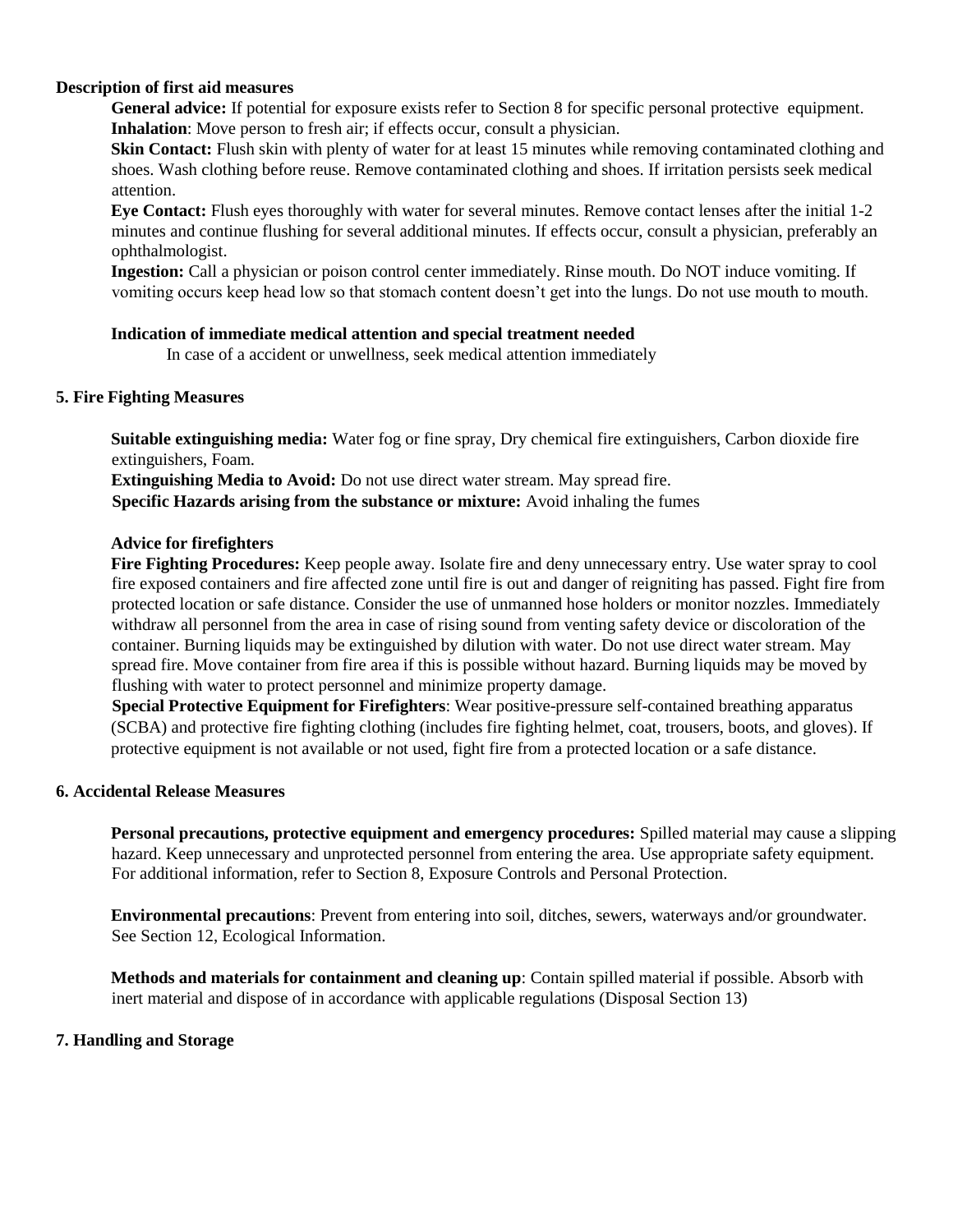**General Handling:** Do not eat or drink while working. Before making transfer operations, assure that there aren't any incompatible material residuals in the containers. Contaminated clothing should be changed before entering eating areas. See section 8 for protective equipment.

# **Storage**

Store away from direct sunlight or ultraviolet light. Keep container tightly closed when not in use. Store in a dry place. Protect from atmospheric moisture.

Store in the following material(s): Stainless steel. Aluminum. Plasite 3066 lined container. 316 stainless steel. Opaque HDPE plastic container.

Shelf life: Use within 12.0 Months

#### **8. Exposure Controls and Personal Protection**

#### **Personal Protection**

**Eye/Face Protection:** Use safety glasses (with side shields). If there is a potential for exposure to particles which could cause eye discomfort, wear chemical goggles.

**Skin Protection:** Wash off immediately with soap and plenty of water removing all contaminated clothes and shoes. If skin irritation persists, call a physician.

**Hand protection:** Wear appropriate protective gloves to prevent skin exposure. Consistent with general hygienic practice for any material, skin contact should be minimized.

**Respiratory Protection**: Respiratory protection should be worn when there is a potential to exceed the exposure limit requirements or guidelines. If there are no applicable exposure limit requirements or guidelines, wear respiratory protection when adverse effects, such as respiratory irritation or discomfort have been experienced, or where indicated by your risk assessment process. In misty atmospheres, use an approved particulate respirator. The following should be effective types of air purifying respirators: Organic vapor cartridge with a particulate prefilter.

**Ingestion:** Use good personal hygiene. Do not consume or store food in the work area. Wash hands before smoking or eating.

### **Engineering Controls**

**Ventilation:** Use local exhaust ventilation, or other engineering controls to maintain airborne levels below exposure limit requirements or guidelines. If there are no applicable exposure limit requirements or guidelines, general ventilation should be sufficient for most operations. Local exhaust ventilation may be necessary for some operations.

#### **9. Physical and Chemical Properties**

### Appearance

| <b>Physical State</b>            | Liquid.                |
|----------------------------------|------------------------|
| Color                            | Clear                  |
| Odor                             | Mild odor              |
| Odor Threshold                   | No test data available |
| pH                               | $5.0 - 6.0$            |
| <b>Freezing Point</b>            | $32°$ F                |
| <b>Flash Point</b>               | Closed Cup $102$ °C    |
| <b>Evaporation Rate</b>          | Not Established        |
| Vapor Pressure                   | No test data available |
| <b>Specific Gravity</b>          | $(H2O = 1) 1.03$       |
| Solubility in water (by weight)  | Dispersible            |
| <b>Autoignition Temperature</b>  | No test data available |
| <b>Decomposition Temperature</b> | No test data available |
| Viscosity                        | Not available          |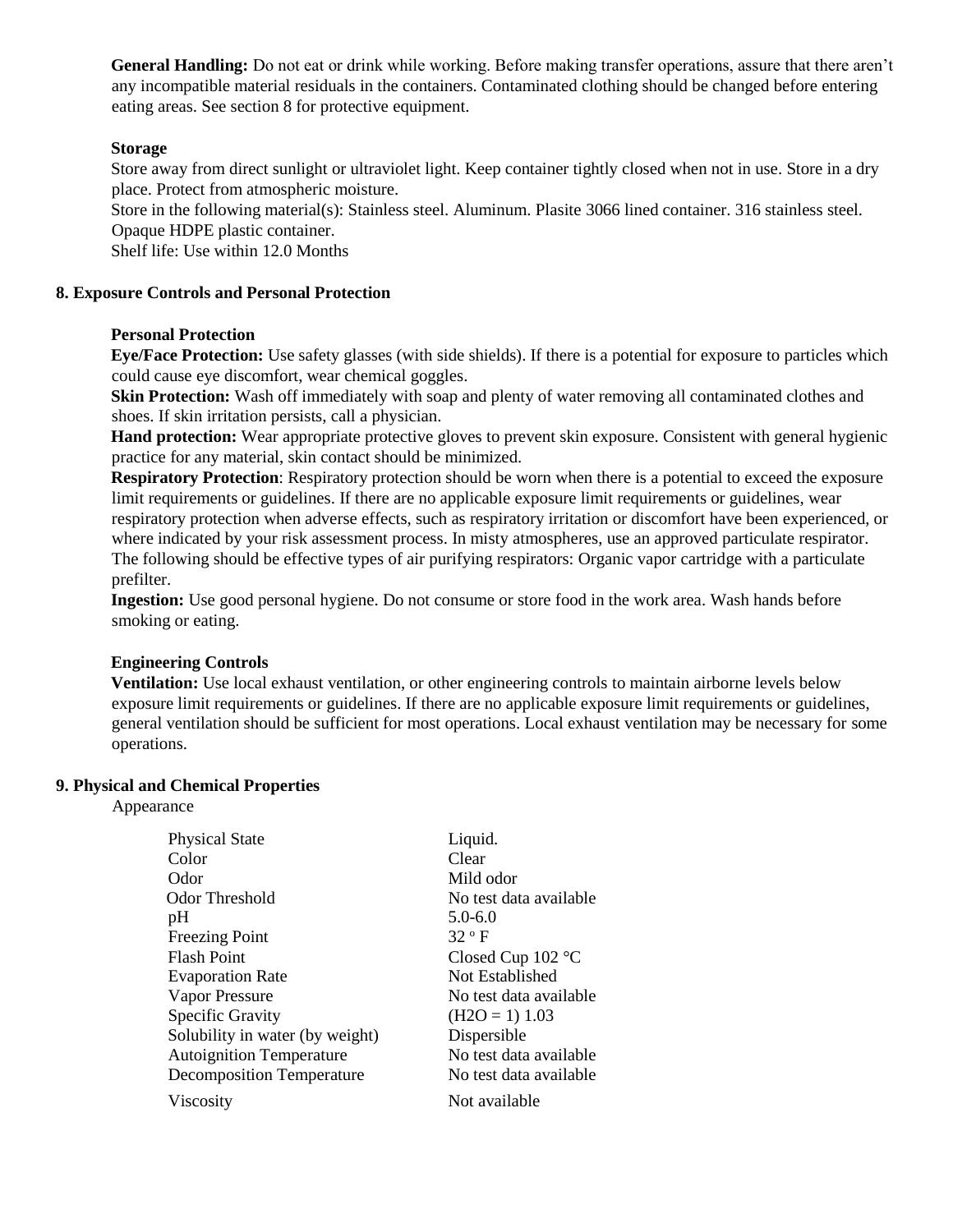# **10. Stability and Reactivity**

# **Reactivity**

No dangerous reaction known under conditions of normal use.

# **Chemical stability**

Stable under recommended storage conditions. See Storage, Section 7

**Possibility of hazardous reactions** Stable under normal conditions

**Conditions to Avoid:** Exposure to elevated temperatures can cause product to decompose. Avoid direct sunlight or ultraviolet sources. Stable under normal conditions.

**Incompatible Materials:** Avoid contact with: Strong acids. Strong bases. Strong oxidizers.

# **Hazardous decomposition products**

Decomposition products depend upon temperature, air supply and the presence of other materials.

**Decomposition products can include and are not limited to**: Aldehydes. Alcohols. Ethers. Organic Acids.

# **11. Toxicological Information**

**Routes of Exposure:** Eye Contact: May cause irritation. Skin contact: Can be absorbed, may cause irritation. Inhalation: Unknown Ingestion: Unknown

**Exposure Symptoms:** Burning and skin damage. Eye irritation-stinging, tearing, redness, swelling, and blurred vision. Allergic skin reaction some redness and rash.

**Acute and Chronic effects:** Components may be absorbed into the body through the skin. Contact may irritate or burn eyes. Prolonged inhalation may be harmful. Prolonged exposures may cause chronic effects.

**Acute Toxicity Oral**   $N/A$ **Dermal**   $N/A$ **Eye damage/eye irritation**  May cause slight temporary eye irritation. Mist may cause eye irritation. **Skin corrosion/irritation**  N/A

**Carcinogenicity**  N/A

# **12. Ecological Information**

.

**Toxicity**  Material is practically non-toxic to aquatic organisms on an acute basis.

**Ecological information of the mixture: Aquatic Acute Toxicity** EC50 Algae: N/A LC50 Crustacea: N/A LC50 Fish: N/A **Persistence and Degradability**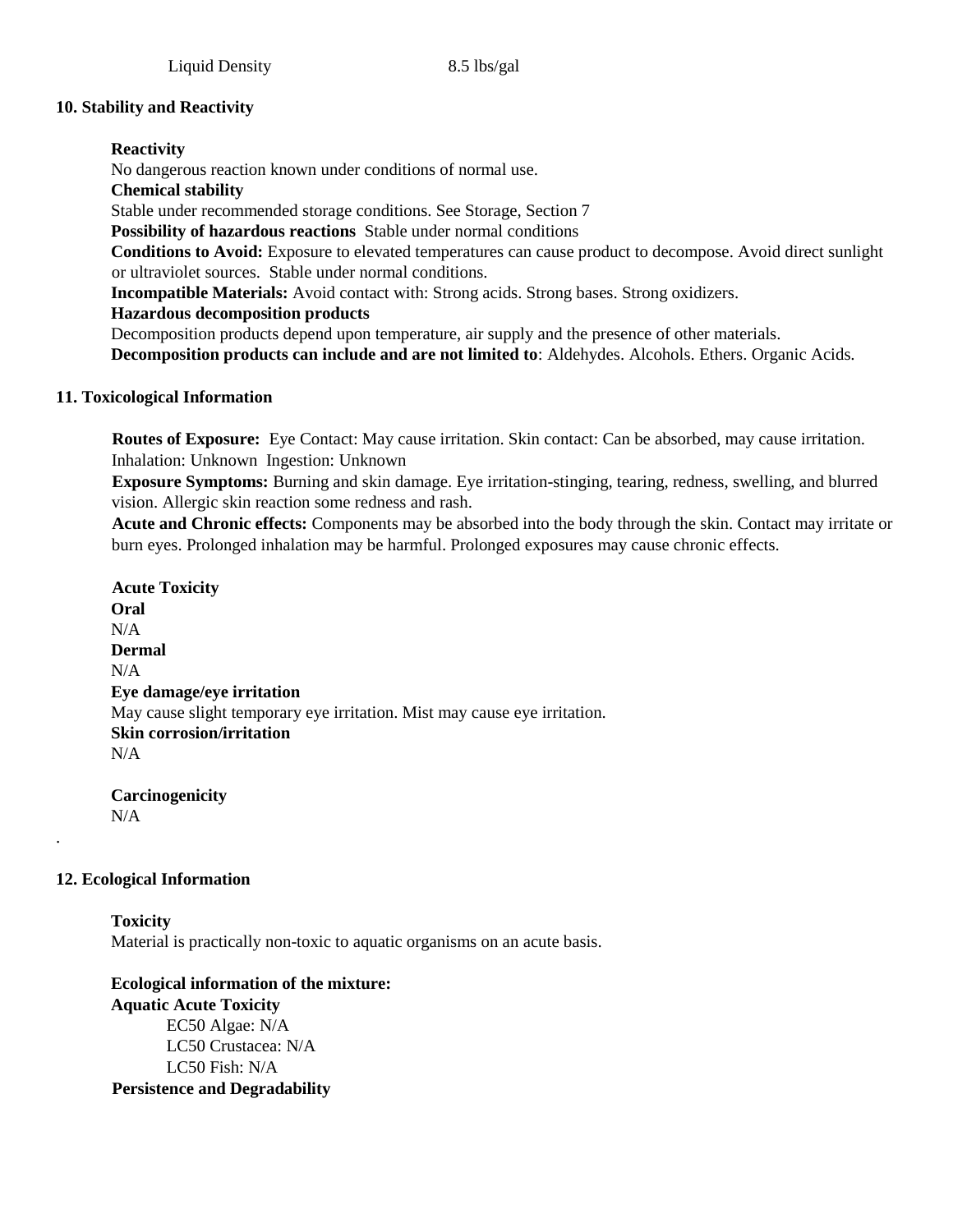Material is readily biodegradable.

### **Bioaccumlative potential**

### **Ecological information of the mixture:**

Bioaccumlation: No data available

## **Mobility in Soil**

### **Ecological information of the substance:**

Mobility in Soil: N/A

# **Other adverse effects:**

None

Use according to criteria of good industrial practice, avoiding product dispersion in the environment.

### **13. Disposal Considerations**

DO NOT DUMP INTO ANY SEWERS, ON THE GROUND, OR INTO ANY BODY OF WATER. If possible recover the product, otherwise dispose of in authorized landfill. AS YOUR SUPPLIER, WE HAVE NO CONTROL OVER THE MANAGEMENT PRACTICES OR MANUFACTURING PROCESSES OF PARTIES HANDLING OR USING THIS MATERIAL.

### **14. Transport Information**

**DOT Non-Bulk** 

Not Regulated

## **DOT Bulk**

Not Regulated

### **15. Regulatory Information**

# **OSHA Hazard Communication Standard**

This product is not a "Hazardous Chemical" as defined by the OSHA Hazard Communication Standard, 29 CFR 1910.1200.

### **SARA Hazardous Categories**

| Immediate (Acute) Health Hazard   | No.                    |
|-----------------------------------|------------------------|
| Delayed (Chronic) Health Hazard   | $\overline{N}$         |
| Fire Hazard                       | No.                    |
| Reactive Hazard                   | No.                    |
| Sudden Release of Pressure Hazard | $\mathbf{N}\mathbf{O}$ |

### **CERCLA Hazardous Substances List (40 CFR 302.4)** Not Listed

**Clean Air Act, SARA 312** No Hazardous Air Pollutants (HAPs) **SARA 311 Hazardous Substances** No **SARA 302 Extremely Hazardous Substances** No

### **US. Toxic Substances Control Act**

All components of this product are on the TSCA Inventory or are exempt from TSCA Inventory requirements under 40 CFR 720.